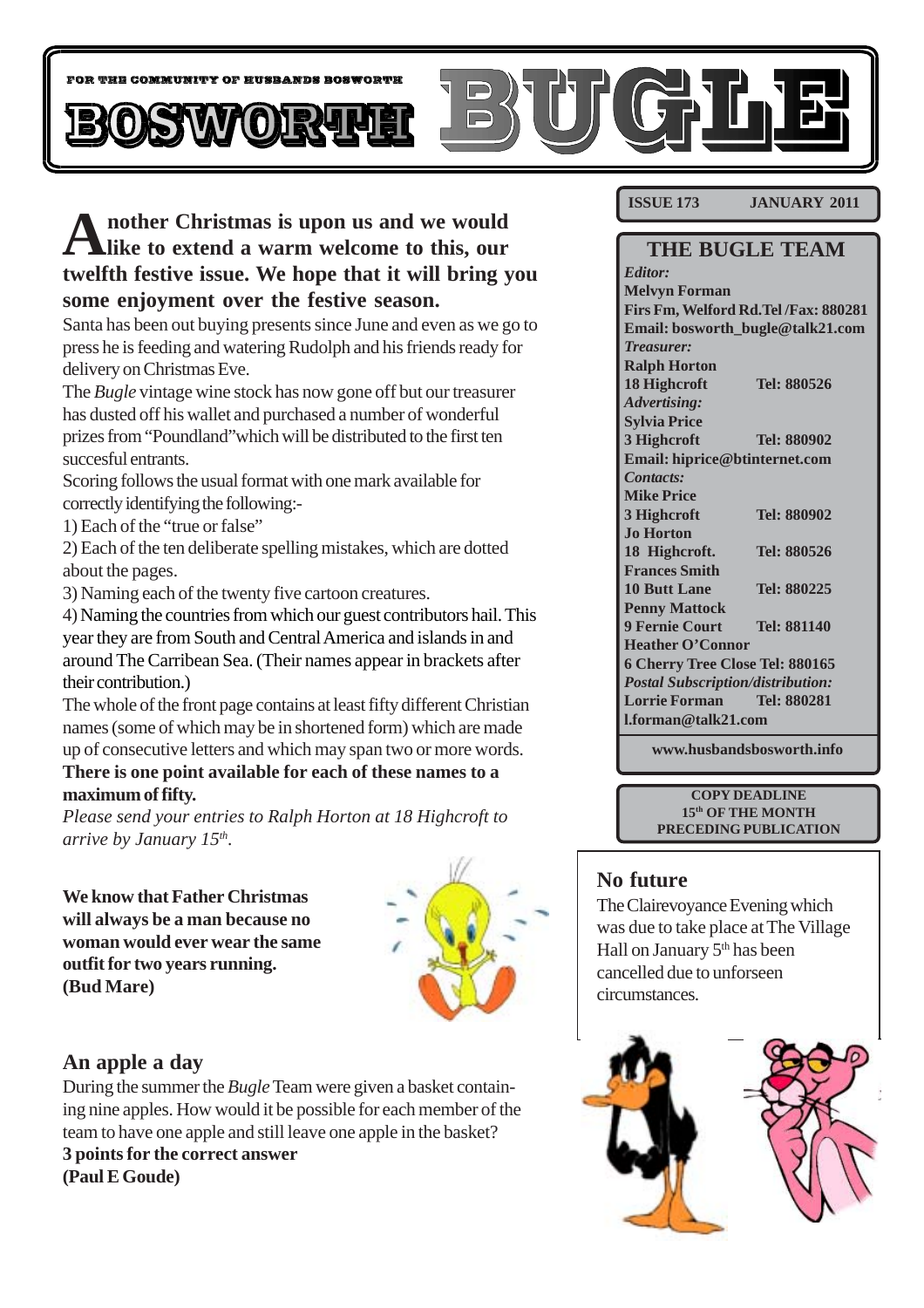## **Animal magic**

What type of animal becomes much larger when a single letter is taken from its name? **3 points for the correct answer (Ron Husad)**



**We've often wondered whether it is possible to buy a full chess set in a pawn shop.**

## **Cheaper by the dozen**

What colour eggs does a peacock lay? **3 points for the correct answer (Dora Valles)**

### **True or false?**

In the 1980's three French women marketed a musical nappie which played "When the Saints go marching in" as soon as it became wet. **(Liz Bee)**

## **Penny for the guy!**

In recognition of all Melvyn's hard work throughout the year the rest of the Bugle team decided to club together and buy him a Christmas present. They each put 10p into the pot relating to the position of each letter of their Christian name in the alphabet (eg. Jo put in £2.50). How much was raised in total? **5 points for the correct answer (Gina Lalu)**

## **Pedalling like mad**

In September Lorrie and Mike took part in the "Ride and Stride" to raise money for The Church. They pedalled their way on a round trip through the following villages and found at least 28 creatures on their way. Can you find the creatures they spotted by taking one letter from consecutive lines of the following grid? You do not always have to start at the top line but have to move in a downward direction only.

| lн           | U | S | в | A | N | D | S | В            | O | S | W | O | R | Т | н |
|--------------|---|---|---|---|---|---|---|--------------|---|---|---|---|---|---|---|
| N            | O | R | т | н | Κ | ı | L | W            | Ο | R | т | н |   |   |   |
| $\mathbf{s}$ | О | U | Т | н | Κ | ı | L | W            | Ο | R | т | Н |   |   |   |
| l S          | т | А | N | F | О | R | D | $\mathbf{o}$ | N | A | ٧ | Ο | N |   |   |
| l S          | W | L | N | F | О | R | D |              |   |   |   |   |   |   |   |
| M            | ı | S | т | Е | R | т | O | N            |   |   |   |   |   |   |   |
| G            | ı | L | M | Ο | R | т | Ο | N            |   |   |   |   |   |   |   |
| K            | ı | M | C | O | Т | Е |   |              |   |   |   |   |   |   |   |
| W            | A | L | Т | O | N | В | Y | Κ            | ı | M | C | O | Т | Е |   |
| H            | U | S | В | Α | N | D | S | В            | О | S | W | Ο | R | т | н |



**1 point for each of the creatures identified together with 2 bonus points for estimating the distance they pedalled within three miles. (Mandy Isla Cans)**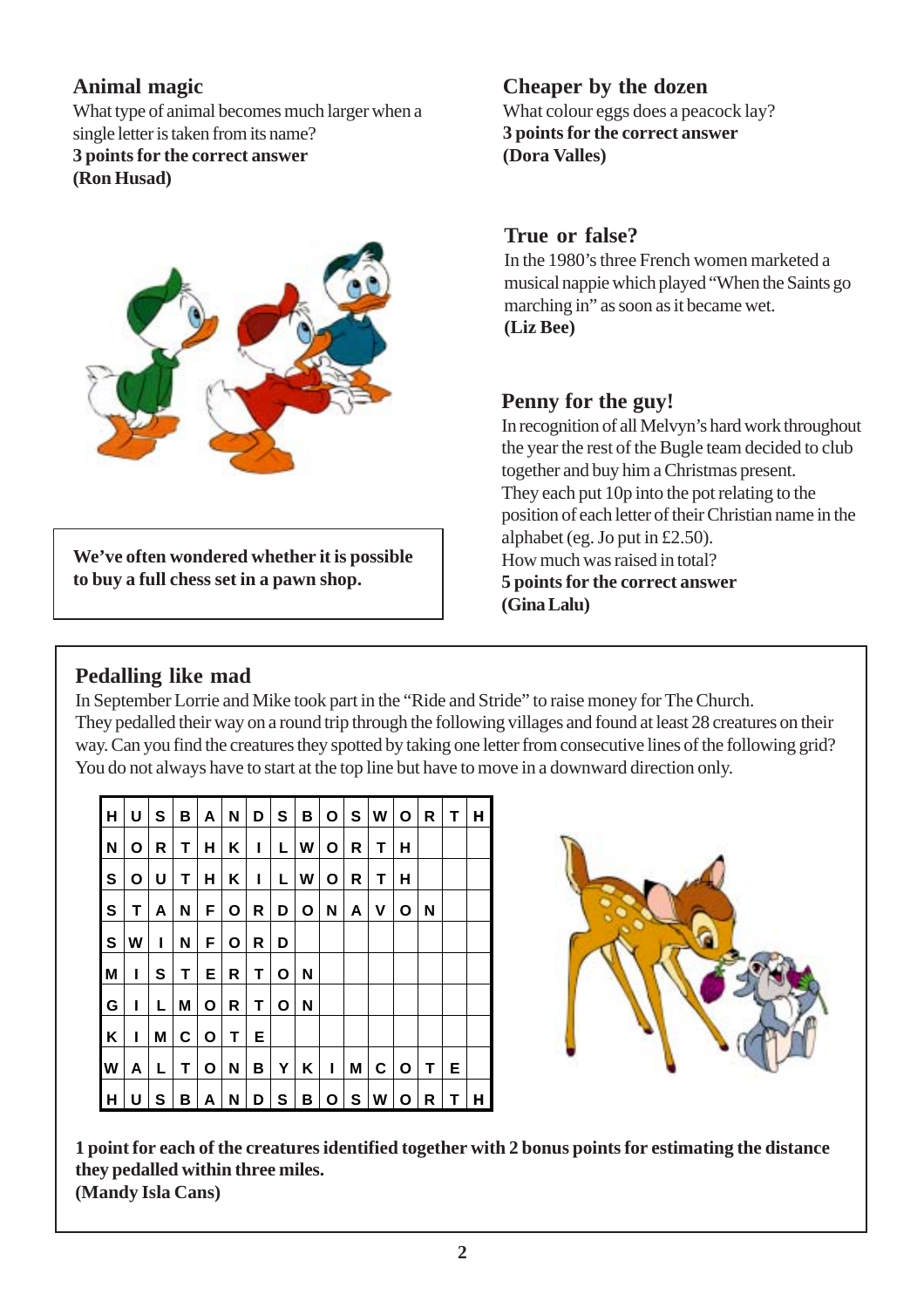## **Village words**

Using the Village name grid on page 2 can you make words of three letters or more by linking adjoining letters?

Letters may be linked horizontally, vertically or diagonally but may only be used once in the same word. (eg. host/band).

**1 point for each word to a maximum of 100 (Ned Agra)**

#### **True or false?**

The twentieth President of the USA, James Garfield, was said to be able to write Greek with one hand and Latin with the other at the same time.

**(Zena Elvue)**

#### **Bus route**

In the following problem we are assuming that the distance between Market Harborough and Hinckley is 23 miles and from Market Harborough to Husbands Bosworth is 6 miles.

Fred was driving the number 58 bus from Hinckley to Market Harborough and set off at 9 o'clock driving at an average speed of 46 miles per hour. Bill, the driver of the 58 bus from Market Harborough to Hinckley left at the same time but he could only average 18 miles per hour because of roadworks.

Which driver was further from Husbands Bosworth when they met?

**5 points for the correct answer (Mal U Agate)**

### **Name that tune**

Name as many songs or tunes as you can that have colours in the title.

#### **1 point each to a maximum of 40 (Val I Boi)**





## **Animal magic**

The following animals/creatures have appeared on television. All you have to do is name the type of creature and the television show in which it appeared.

- 1) Sweep. 2) Basil Brush. 3) Vienna. 4) Dougal. 5) Hercules. 6) Bobby. 7) Mr Ed. 8) Eddie. 9) Tiddles. 10) K9. 11) Benny the Ball. 12) Snowy. 13) Basil. 14) Skippy.
	- 15) Kermit 16) Petra. 17) Shaun. 18) Jess. 19) Wellard. 20) Dino. 21) Mist. 22) Grommit. 23) Champion. 24) Muffin 25) Norwegian Blue.

#### **1 point for each creature and 1 point for each television programme identified.**

(In the case of dogs - there are no extra points for naming the breed of dog but you will impress the panel of judges if you do!) **(Sian T Skitt)**

### **First Class**

A lady called in at the Post Office to buy some Christmas stamps and the counter assistant asked her what denominations she required. "I didn't know it mattered" said the lady. She thought for a while and then said "You'd better give me 30 Catholic, 30 Methodist and 50 Church of England". **(Sam Ahab)**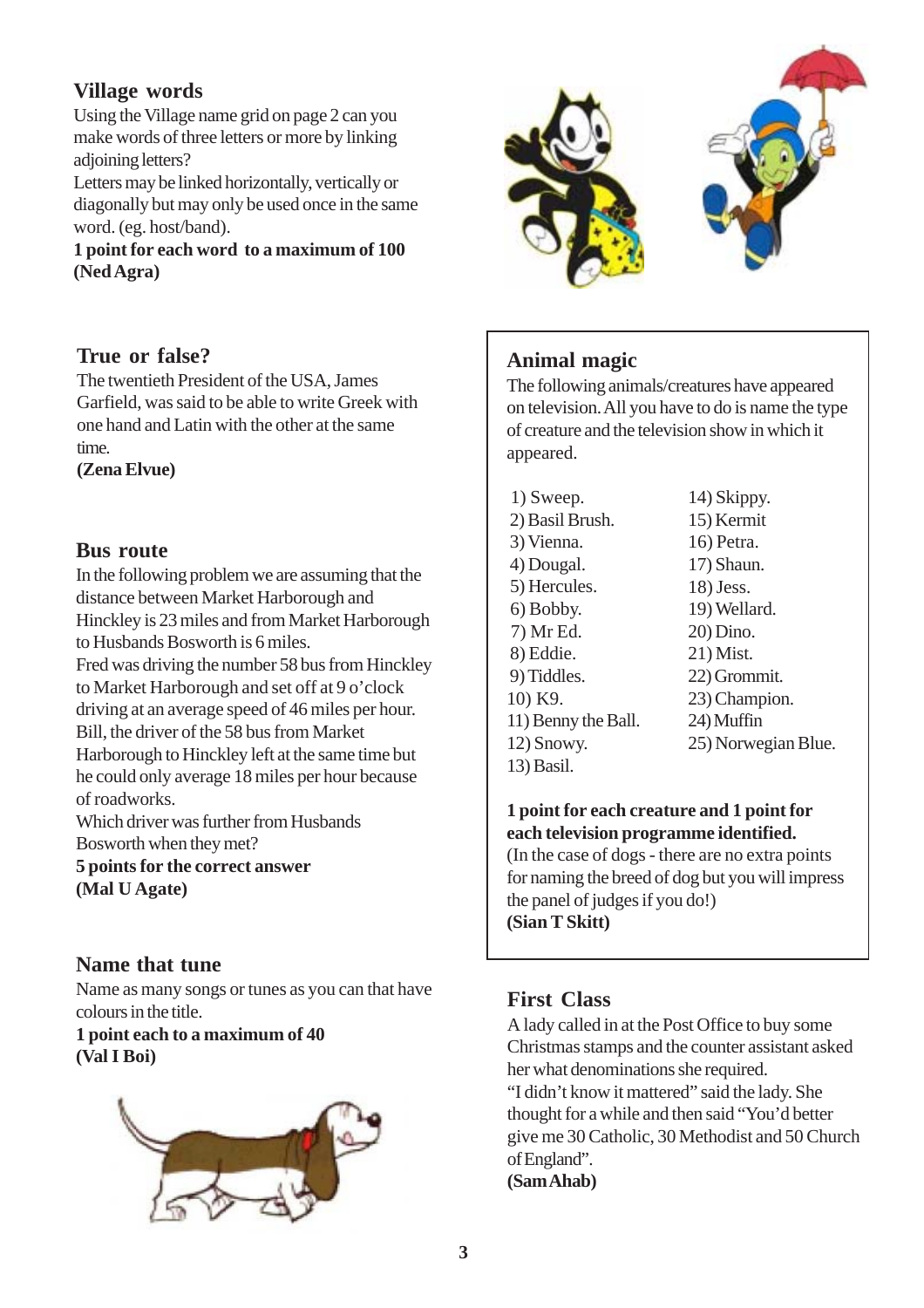## **"The Bugle" quiz**

The answers to the following clues are all two word names or phrases which begin with any two consecutive letters of "The Bugle".

- 1) Jamie Oliver promotes this.
- 2) Hairy facial feature.
- 3) Our editor sells them by the dozen.
- 4) A big mouth near Hull.
- 5) Proverbialy he catches the worm.
- 6) This was enjoyed by Tom, Barbara, Margot & Jerry.
- 7) You will get a good view of the Capital from this structure.
- 8) He has his own Hill at Wimbledon.

9) Handsome.

- 10) His nom de plume wrote 1984.
- 11) One hundred and twenty minutes.
- 12) She sang about "The Locomotion".
- 13) Politicians try to impress us with this message.
- 14) He gave a whole armful at the Blood Donors.
- 15) Spring holiday headwear.
- 16) It keeps you warm in bed on a winter night.
- 17) He loves his Walker's Crisps.
- 18) It sounds like a group that stretches.
- 19) A rabbit's foot is said to provide this (although not for the rabbit!).
- 20) His "chum" is Paul Whitehouse.
- 21) A flower with style provides the name of this car.
- 22) A tree's valuable by product seen in Autumn.
- 23) The uppermost piece of headwear.
- 24) The "Crafty Cockney".
- 25) They tolled according to Alistair MacLean.
- 26) He was a Prime Minister or a Band leader.
- 27) Leader of "The Animals"
- 28) Most widely used form of renewable energy.
- 29) A player who is sent off will get wet in this.
- 30) Poet Laurreate from 1984 to 1998.
- 31) An Oriental alliance but in Europe.
- 32) It occurs nine months after conception.
- 33) The Country's best known reference work.
- 34) Precursor of the electric light bulb.
- 35) He brought "Forrest Gump" to life.

#### **1 point for each correct answer (Guy Auru)**



## **True or false?**

It was so hot in the summer of 2009 that London Zoo keepers fed iced lollies to the meerkats to keep them cool. **(Liz Bar)**

### **Uncle Sam**

The 22nd and 24th Presidents of The United States of America had the same mother but they were not brothers. How can this be true? **3 points for the correct answer (Monica Di)**



#### **Something sweet**

Can you name a fruit which has its seeds on the outside?

**3 points for the correct answer (Rita Casco)**

**Heather went to Sainsburys to buy a bottle of HP Sauce.**

**It is costing 20p per month for the next six months.**

### **Odd one out**

Which is the odd one out in the following list of plants? Holly, Ivy, Carnation, Daisy, Violet, Rose, Lily. **3 points for the correct answer (Liam Boco)**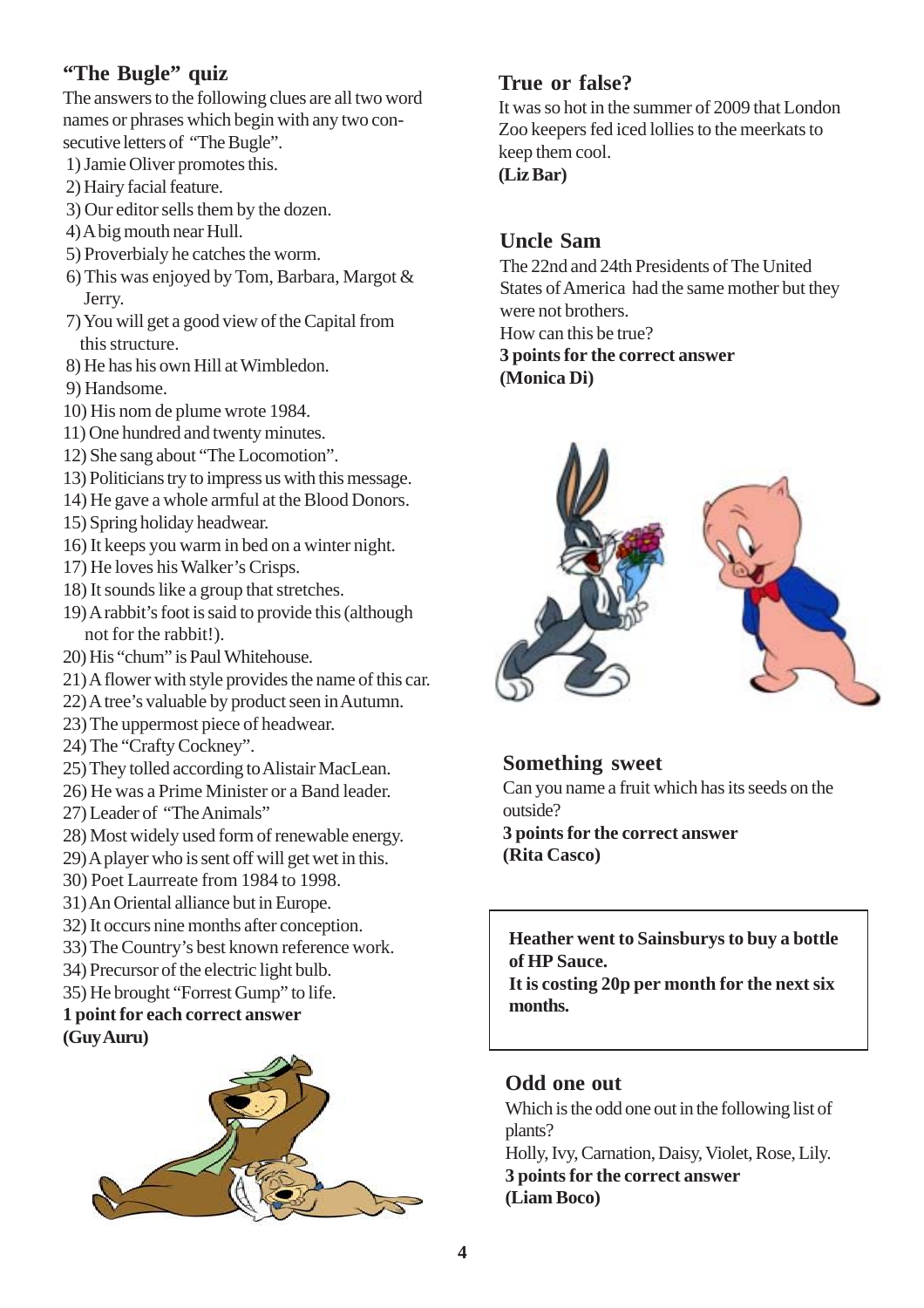## **Who sat where?**

Here is a seating plan for our Bugle meetings. Are you able to identify which seat is occupied by which member of the Bugle team from the clues given below?

|   |   | Д | B |   |
|---|---|---|---|---|
| H |   |   |   | С |
| G |   |   |   | D |
|   | F |   | E |   |

1) As befitting our editor, Melvyn sat in seat A between two ladies one of whom was Sylvia.

2) The two team members with the shortest names sat next to each other in seats C and D.

3) No husband and wife sat together or opposite each other.

4) None of the men sat next to each other.

5) There were three people sitting between Lorrie and Frances.

6) Penny sat next to Sylvia and diagonally opposite Jo.

#### **1 point for each seat correctly identified (Rod A Cue)**



## **It's a toss up**

If a coin is tossed and lands with the "heads" side up seven out of nine times what are the odds of it landing "tails" side up on the tenth throw? **3 points for the correct answer (Tina Drid)**



## **Calling time**

A man walked into "The Bell" late on Christmas Eve with a roll of ashphalt on his shoulder and was asked what he wanted to drink.

"I'll have a pint of IPA and one for the road?" **(Tina Icalus)**

## **True or false?**

There is a 20,000 square metre village in Lapland which is constructed totally of snow and ice. There are approximately 30 rooms which are all made of, and furnished, with snow and ice. The village thaws out in the summer and is remodelled every winter. **(Stan Tremor)**



artists.

**There are 5 points available for coloring the image and a further 5 points for suggesting an alternative caption. (Vincent Stain)**

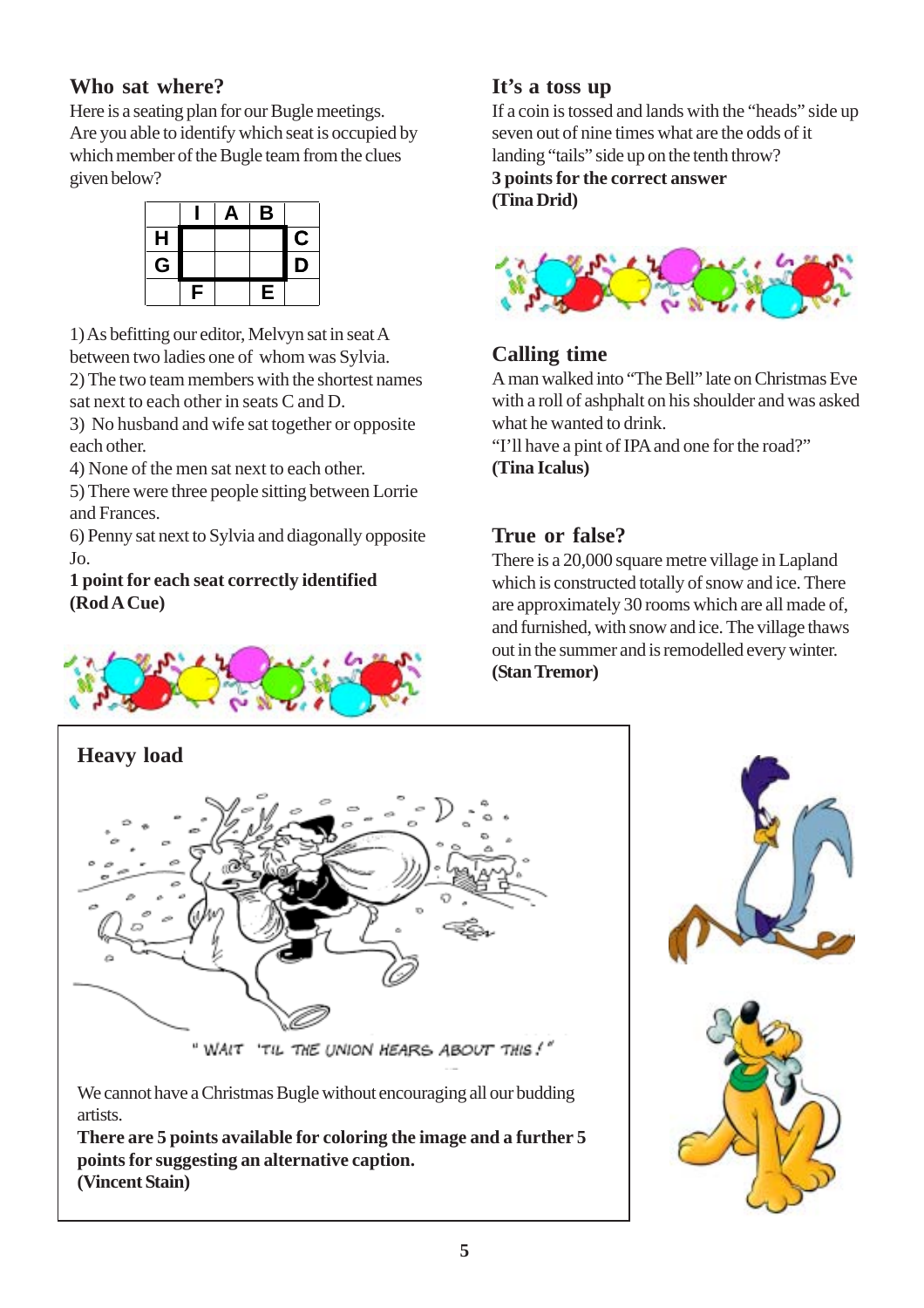## **Fill the blanks**

Can you fill each blank space in the grid so that each of the letters from the word "Bugles" appears in every horizontal and vertical row?



**5 points for the correct answer (Ana Yug)**

## **A little potty**

A collection of chamber pots has been stolen from the Market Harborough constabulary. The police have nothing to go on.

**(Ray Pagua)**



## **True or false?**

In 1996 an American invented a vibrating toilet seat in the hope that this would lead to the relief of constipation by its users.

**(Marie Sun)**



## **The right bus**

Ralph and Mike went to Hinkley for a night out and were having so much fun that they didn't notice how quickly the time was passing. This resulted in them missing the last bus home and all the taxis were fully booked.

In desperation Ralph suggested that they should "borrow" a bus to get them home. They went to the bus station and Mike said that he could "hot wire" a bus to get it started and he entered the bus station with this in mind. Ralph waited outside and could hear frantic activity inside with the starting and stopping of engines and a lot of manoeuvering of the buses.

When Mike eventually emerged in the bus 30 minutes later Ralph asked why there had been such a delay. "Well" said Mike "the Number 58 bus was right at the back".

**(Rod A Cue)**

## **Yellow Pages**

Our compilers braved the arctic conditions earlier this month to search the village streets for telephone numbers. We hope that you will be able to walk off your Christmas dinner by establishing what numbers you would dial (including dialling codes) for the following:-

- 1) To report an electrical emergency on Highcroft.
- 2) To join the "Scout Adventure" on Kilworth Road.
- 3) To obtain "out of hours" service at the surgery.
- 4) To follow up an ideal investment opportunity on Bell Lane.
- 5) To have your hair cut on Mowsley Road.
- 6) To contact the Methodist Minister.
- 7) To contact Royal mail if using the Theddingworth Road post box.
- 8) To contact the manufacturers of the bus shelter opposite the Church.
- 9) To contact the providers of "quality on call" at the pavillion
- 10) To report road problems on Leicester Road.

**1 point for each correct answer together with 3 extra points for totalling every individual digit. (Anna G Churif)**

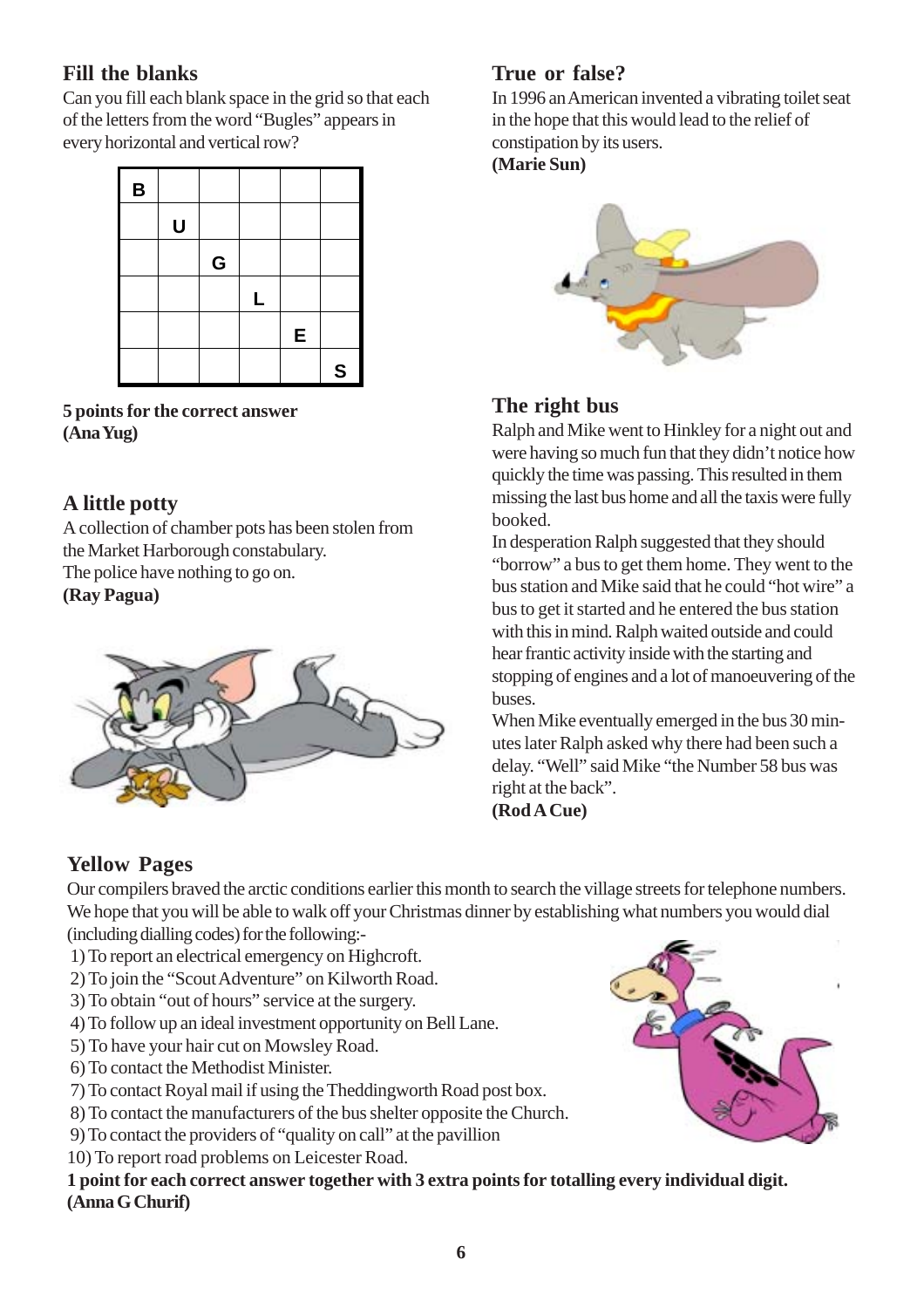## **Name the groups if you are able**

There is one group beginning with each letter of the above title but they are not presented in order. **There is one point available for each correct answer.**

1) Rapid Eye Movement in short.

- 2) Group of unmarried men.
- 3) Unlikely combination of weapons and flowers.
- 4) Mr Flintstone is surrounded by two males.
- 5) Speak twice.
- 6) He hails from abroad.
- 7) There are definitely no women in this group.
- 8) A vital organ of the body.
- 9) A young nuclear feline.
- 10) A heavy metal airship.
- 11) A spaceship possibly containing aliens.
- 12) A welcome sight for thirsty desert travellers.
- 13) Did Edison invent this group of musicians?
- 14) Not a nasty town in France.
- 15) Feathered friends on the patio.
- 16) A jellied treat for most cockneys.
- 17) Sounds like broth with a French city.
- 18) David Copperfield's 'umble friend.
- 19) A false medicine.
- 20) You'll find this joint half way down your arm.
- 21) They could give you severe heartburn.
- 22) Andre Previn vacuuming with the lights out.
- 23) Well known torture implement.
- 24) They accompanied Noah on The Ark.
- 25) Large birds of prey.

## **And finally, for 1 point, this first man holds a very strong belief.**

**(Eric O Tupor)**



### **True or false?**

This year saw the marketing of a "fish and chip" flavoured ice cream. **(Sandi V Grinils)**

## **A cracking good joke!**

At an early Christmas party the other night there were six crackers on one table and five of these contained the same joke which we thought must be an omen for the Bugle.

So, with apologies, here it is:-

- Q. What's black and white and noisy?
- A. A zebra with a set of drums.

**(Pam Ana)**

### **Two of a kind**

In what unusual circumstances would it be possible for twins to celebrate their Birthday two days apart? **3 points for the correct answer (Tina Agu)**



### **Pigs might fly**

Two men were having a drink in the garden at "The Bell" when a flock of pigs flew over. One man said to the other - "Ralph and Jo must have been invited on Strictly Come Dancing" **(Gina Renta)**

#### **Your time's up**

How many hands does "Big Ben" have in total? **3 points for the correct answer (Martin Equi)**

## **Counting up**

How many times do the words "Bugle" or "Bugles" appear on the first seven pages of this Christmas issue?

**5 points for the correct answer (Mac Ajai)**